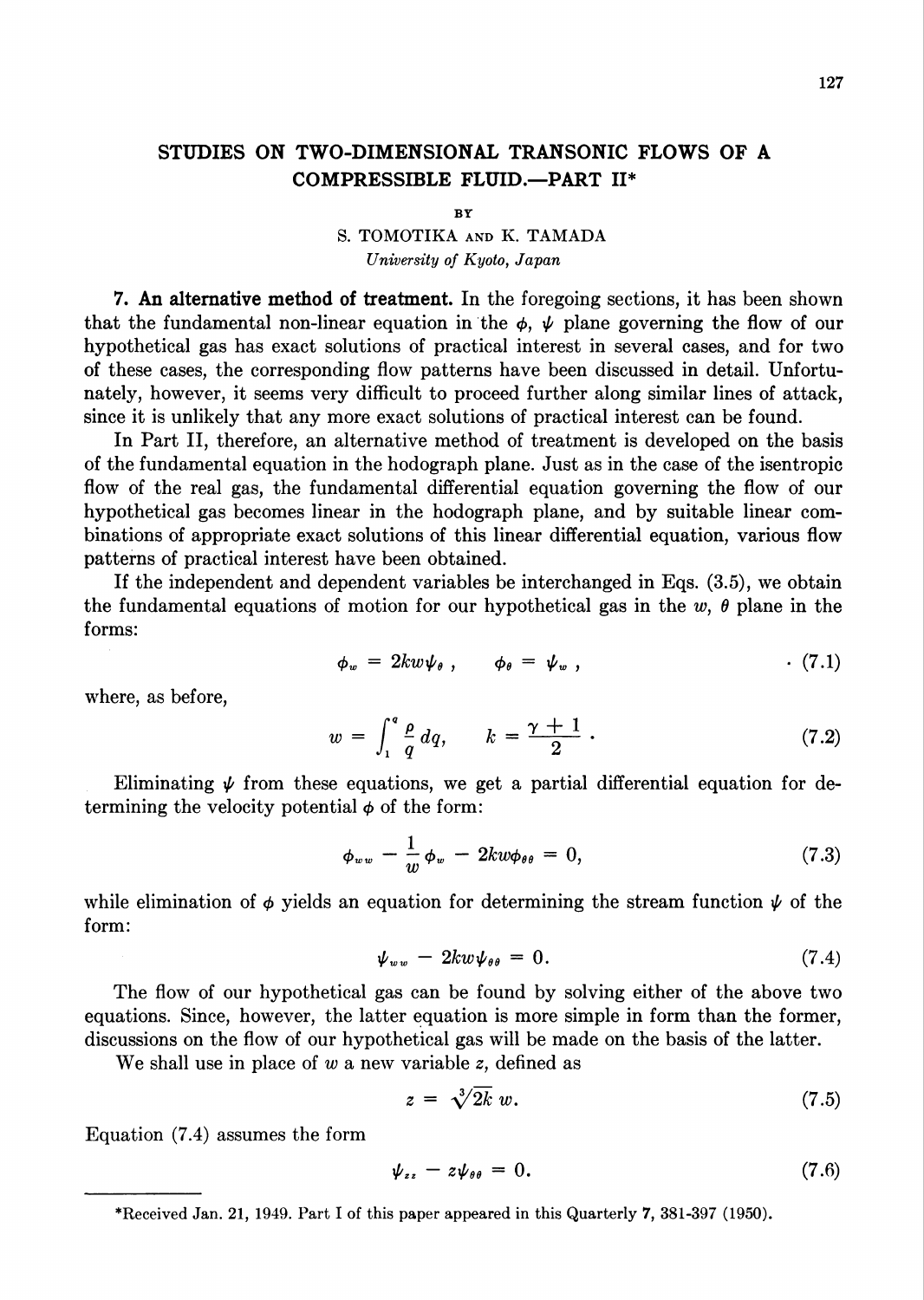This is a simple typical partial differential equation of the "mixed type", changing from the elliptic to the hyperbolic type according as  $z < 0$  (i.e.  $w < 0$ ) or  $z > 0$  (i.e.  $w > 0$ ); in other words, according as the flow is subsonic or supersonic.

The equations of the characteristic curves for equation (7.6) are easily found to be

$$
\theta - \theta_0 = \pm \frac{2}{3} z^{3/2}, \tag{7.7}
$$

where  $\theta_0$  is an arbitrary parameter.

8. Two different families of particular solutions of Eq. (7.6). To solve our fundamental equation (7.6), we first assume  $\psi$  in the form:

$$
\psi = Z(z)e^{\pm i\nu\theta}, \tag{8.1}
$$

where  $\nu$  is a constant. Then, putting this in (7.6), we get an ordinary differential equation for determining the function  $Z(z)$  of the form:

$$
\frac{d^2Z}{dz^2} + \nu^2 z Z = 0.
$$
 (8.2)

The solutions of this equation can be expressed in terms of Bessel functions of orders  $\pm$  1/3 and thus we obtain the following family of particular solutions of equation (7.6), namely:

$$
\psi = \begin{cases} z^{1/2} J_{1/3}(\frac{2}{3}\nu^{3/2}) \\ z^{1/2} J_{-1/3}(\frac{2}{3}\nu^{3/2}) \end{cases} \times \begin{cases} e^{i\nu\theta}, \\ e^{-i\nu\theta}. \end{cases}
$$
(8.3)

On the other hand, another family of particular solutions of equation (7.6) can be obtained in the following manner.

We now put<sup>1</sup>

$$
z = \xi, \qquad \theta = \eta z^{3/2}, \tag{8.4}
$$

and transform the independent variables in (7.6) from z,  $\theta$  to  $\xi$ ,  $\eta$ . Then, equation (7.6) becomes

$$
\xi^2 \psi_{\xi\xi} - 3\xi \eta \psi_{\xi\eta} + \left(\frac{9}{4} \eta^2 - 1\right) \psi_{\eta\eta} + \frac{15}{4} \eta \psi_{\eta} = 0. \tag{8.5}
$$

To solve this equation, if we assume  $\psi$  in the form:

$$
\psi = \xi^r Y(\eta), \tag{8.6}
$$

with an arbitrary constant  $r$ , we get the following ordinary differential equation for determining the function  $Y(\eta)$ , namely:

$$
\left(\frac{9}{4}\,\eta^2\,-\,1\right)\frac{d^2\,Y}{d\eta^2}+\left(\frac{15}{4}-3r\right)\eta\,\frac{d\,Y}{d\eta}+r(r\,-\,1)\,Y\,=\,0,\tag{8.7}
$$

iThis transformation is suggested by Eqs. (7.7) for the characteristic curves. It may be remarked that the curves defined by  $\eta = \pm 2/3$  coincide with the two characteristics passing through the point ( $z = 0$ ,  $\theta = 0$ .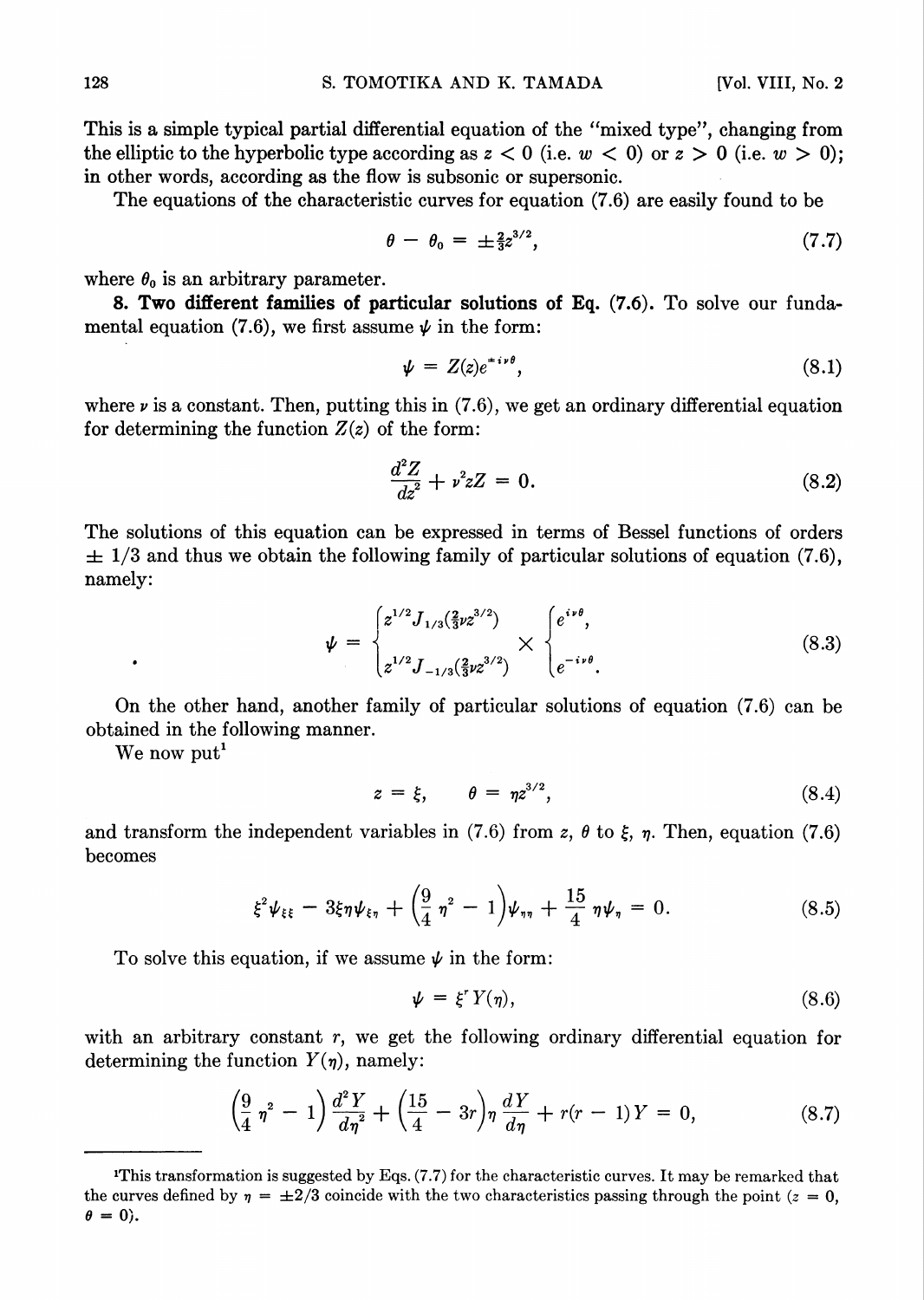and this equation is further reduced to the form:

$$
\zeta(1-\zeta)\,\frac{d^2Y}{d\zeta^2} + \left\{\frac{1}{2} - \left(\frac{4}{3} - \frac{2}{3}r\right)\zeta\right\}\frac{dY}{d\zeta} - \frac{1}{9}r(r-1)\,Y = 0,\tag{8.8}
$$

when use is made of a substitution of the form:

$$
\frac{9}{4} \eta^2 = \zeta. \tag{8.9}
$$

Equation (8.8) is a special case of the hypergeometric equation and therefore its solutions can be expressed in terms of hypergeometric functions. Thus, we find that in case when  $|\zeta| > 1$ ,

$$
Y = \begin{cases} \zeta^{-(1/3)(1-r)} F(\frac{1}{3}(1-r), \frac{5}{6} - \frac{1}{3}r; \frac{4}{3}; \frac{1}{\zeta}), \\ \zeta^{(1/3)r} F(-\frac{1}{3}r, \frac{1}{2} - \frac{1}{3}r; \frac{2}{3}; \frac{1}{\zeta}), \end{cases}
$$
(8.10)

while, in case when  $|1 - \zeta| < 1$ ,

$$
Y = \begin{cases} F\left(\frac{1}{3}(1-r), -\frac{1}{3}r; \frac{5}{6} - \frac{2}{3}r; 1 - \zeta\right), \\ (1-\zeta)^{(1/6)+(2/3)}rF\left(\frac{1}{2} + \frac{1}{3}r, \frac{1}{6} + \frac{1}{3}r; \frac{7}{6} + \frac{2}{3}r; 1 - \zeta\right). \end{cases}
$$
(8.11)

Hence, we ultimately obtain another family of particular solutions of our fundamental equation (7.6) in the following forms: for  $| \theta | > (2/3) z^{3/2}$ ,

$$
\psi = \begin{cases} z \theta^{-(2/3)(1-r)} F(\frac{1}{3}(1-r), \frac{5}{6} - \frac{1}{3}r; \frac{4}{3}; \frac{4z^3}{9\theta^2}), \\ \theta^{(2/3)r} F(-\frac{1}{3}r, \frac{1}{2} - \frac{1}{3}r; \frac{2}{3}; \frac{4z^3}{9\theta^2}), \end{cases}
$$
(8.12)

and for  $|\hat{\theta}| < [2(2)^{1/2}/3]z^{3/2}$ ,

$$
\psi = \begin{cases} z^r F\left(\frac{1}{3}(1-r), -\frac{1}{3}r; \frac{5}{6} - \frac{2}{3}r; 1 - \frac{9\theta^2}{4z^3}\right), \\ z^r \left(1 - \frac{9\theta^2}{4z^3}\right)^{(1/6) + (2/3)r} F\left(\frac{1}{2} + \frac{1}{3}r, \frac{1}{6} + \frac{1}{3}r; \frac{7}{6} + \frac{2}{3}r; 1 - \frac{9\theta^2}{4z^3}\right). \end{cases}
$$
(8.13)<sup>2</sup>

Furthermore, these solutions can be extended beyond the respective limits by the use of the well-known formula for analytic continuation of the hypergeometric function.

In this place, the relation between the two families of particular solutions (8.3) and

<sup>&</sup>lt;sup>2</sup>In the range  $(2/3)z^{3/2} < |\theta| < [2(2)^{1/2}/3]z^{3/2}$ , the second expression becomes complex. But, it is readily found that both its real and imaginary parts are still particular solutions of equation (7.6).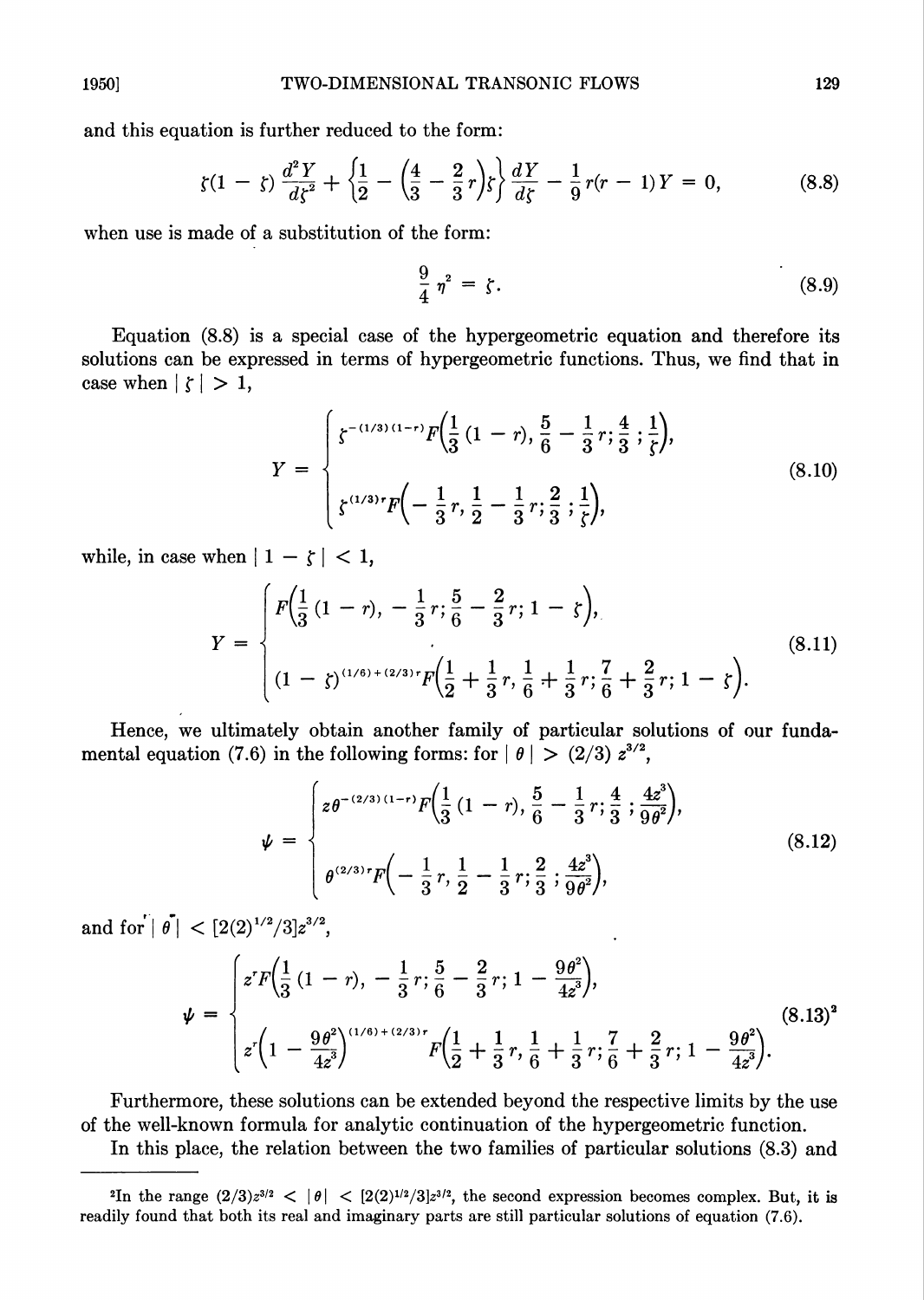$(8.12)$  will be considered. For this purpose, we remember a formula<sup>3</sup> for a definite integral containing Bessel function of the form:

$$
\int_0^{\infty} e^{+i\alpha\tau} J_{\lambda}(b\nu)\nu^{\mu-1} d\nu \propto \left(\frac{b}{2a}\right)^{\lambda} a^{-\mu} F\left(\frac{\lambda+\mu}{2},\frac{\lambda+\mu+1}{2};\lambda+1;\frac{b^2}{a^2}\right).
$$

If, in this formula, we take

$$
\lambda = \pm \frac{1}{3}, \quad \mu = \frac{1}{3} - \frac{2}{3}r,
$$
\n  
\n $a = \theta, \quad b = \frac{2}{3} \stackrel{3/2}{\vdots}, \quad$ 

and multiply both sides by  $z^{1/2}$ , we readily find that the right-hand side of the formula becomes, except for a certain constant, just equal to the expression on the right-hand side of (8.12).

Therefore, the expressions for  $\psi$  as given by (8.12) can also be put in the following forms:

$$
\psi \propto z^{1/2} \int_0^\infty e^{-i\nu\theta} J_{-1/3}(\frac{2}{3}\nu z^{3/2}) \nu^{-(2/3)(1+r)} d\nu,
$$
\n(8.14)

so far as the integrals on the right-hand side are convergent.

Comparing this expression with (8.3), we can easily understand in what manner the expressions for  $\psi$  as given by (8.12) are constructed by superposition of the former family of particular solutions (8.3).

9. Properties of singular points of the solutions. The solutions defined in the foregoing sections have been found independently by other investigators [1], [2]. However, we may now generalize these functions in such a way as to render them more useful. We note that the fundamental equation (7.6) retains its original form when the variable  $\theta$ is replaced by  $\pm(\theta - i\lambda)$ , where  $\lambda$  is a real constant, and therefore, the expressions as obtained from (8.12) and (8.13) by replacing  $\theta$  by  $\pm(\theta - i\lambda)$  are also solutions of equation (7.6). As will be seen presently, this transformation of variables, though of a very simple nature, yields very important results.

If this transformation of variables is applied to the second expression in (8.13), we obtain the expression for  $\psi$  in the form:

$$
\psi = z^r \left\{ 1 - \frac{9(\theta - i\lambda)^2}{4z^3} \right\}^{(1/6) + (2/3)r} F\left( \frac{1}{2} + \frac{1}{3}r, \frac{1}{6} + \frac{1}{3}r; \frac{7}{6} + \frac{2}{3}r; 1 - \frac{9(\theta - i\lambda)^2}{4z^3} \right). \tag{9.1}
$$

Since this expression contains the factor:

$$
\left\{1 - \frac{9(\theta - i\lambda)^2}{4z^3}\right\}^{(1/6) + (2/3)r},\tag{9.2}
$$

the function  $\psi$  will have a point of singularity at the place where this factor vanishes, the order of singularity being determined by the constant  $r$ . Since, however, the value

<sup>3</sup>G. N. Watson, A treatise on the theory of Bessel functions, Cambridge Univ. Press, 1922, p. 385.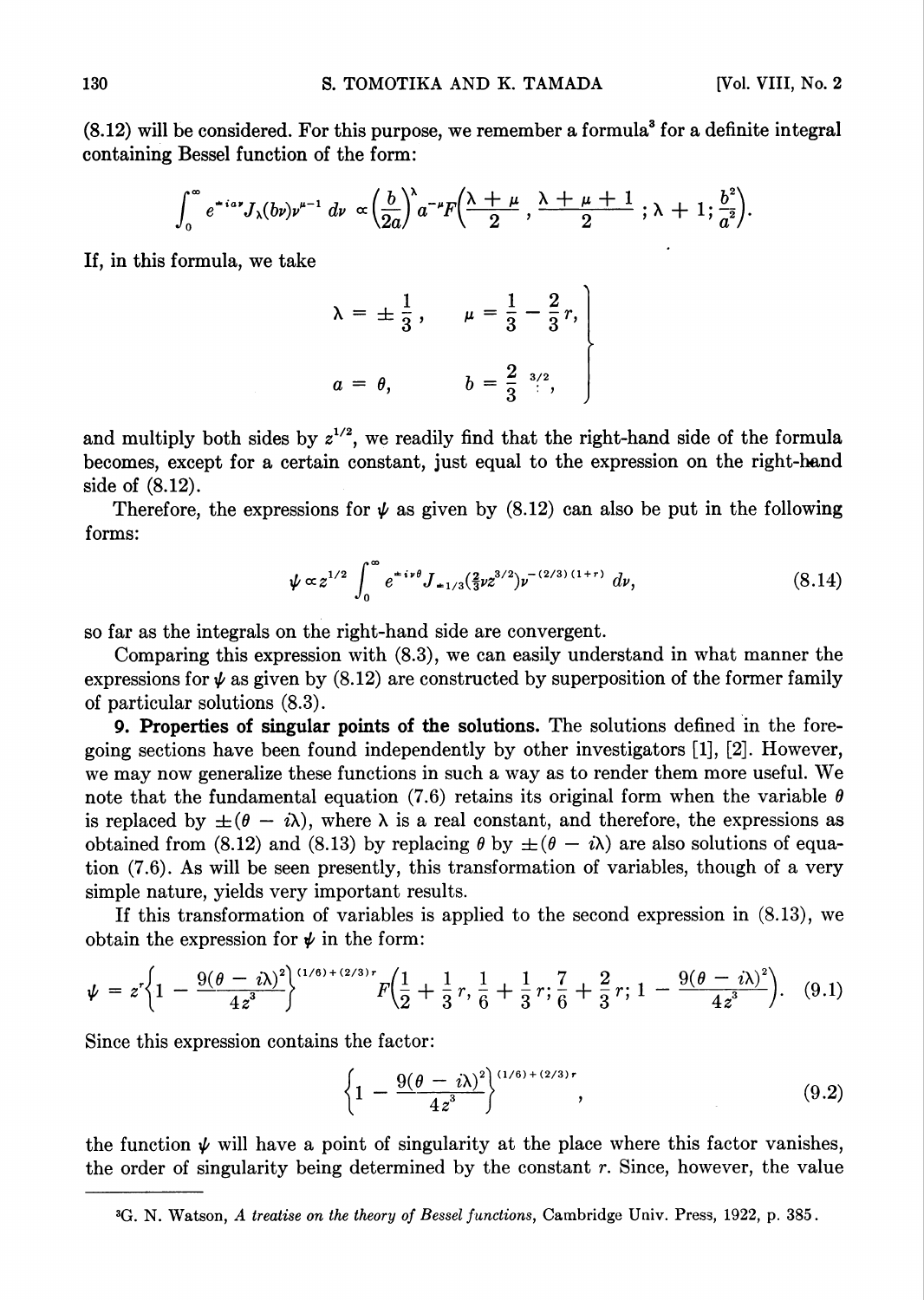of r can be chosen arbitrarily, we can make the above expression (9.1) for  $\psi$  to have a point of singularity of any order at the place where the relation:

$$
4z^3 - 9(\theta - i\lambda)^2 = 0 \tag{9.3}
$$

holds.

Remembering that z and  $\theta$  are both real, the above relation (9.3) can be split up into the following two relations:

$$
z^{3} + \frac{9}{4}(\lambda^{2} - \theta^{2}) = 0, \qquad i\frac{9}{2}\lambda\theta = 0.
$$
 (9.4)

When  $\lambda \neq 0$ , these relations give

$$
\theta = 0, \qquad z = -\left(\frac{9}{4}\lambda^2\right)^{1/3}.\tag{9.5}
$$

Thus, in this case there is an isolated point of singularity on the axis  $\theta = 0$  in the range  $z < 0$ , i.e. in the subsonic region.<sup>4</sup>

On the other hand, when  $\lambda = 0$  the points of singularity of the function  $\psi$  as given by (9.1) are distributed continuously along the curves:

$$
\theta = \pm \frac{2}{3} z^{3/2},
$$

which are nothing else than the two characteristic curves passing through the point  $(\theta = 0, z = 0).$ 

Thus, summarizing the above results we may infer that the isolated point of singularity of any order in the subsonic region in the hodograph plane undergoes remarkable changes as it approaches the supersonic region, and as we pass from the subsonic to the supersonic region, this concentrated singularity is prolonged to the continuous distribution of singularities along the above two particular characteristic curves in the supersonic region.

It will naturally be expected that such an interesting behaviour of singularities would still be found in the case of solutions of an equation of the mixed type of the following form:

$$
\psi_{zz}+(c_1z+c_2z^2+\cdots)\psi_{\theta\theta}=0,
$$

where  $c_1$ ,  $c_2$ ,  $\cdots$  are all constants, which is nothing but an extension of equation (7.6).

10. Special cases in which the solutions are expressible in terms of elementary functions. In this section, we shall consider a few special cases in which the hypergeometric functions involved in (8.12) degenerate into elementary functions.

First, we take, in (8.12),

$$
r = \begin{cases} -\frac{3}{2}, \\ -\frac{1}{2}; \end{cases} \quad \text{or} = \begin{cases} -3, \\ -2. \end{cases}
$$

<sup>4</sup>The position of the point of singularity is definitely determined by the value of X. Physically speaking, the constant  $\lambda$  corresponds to a parameter for determining the Mach number of the uniform flow in the problem we shall consider.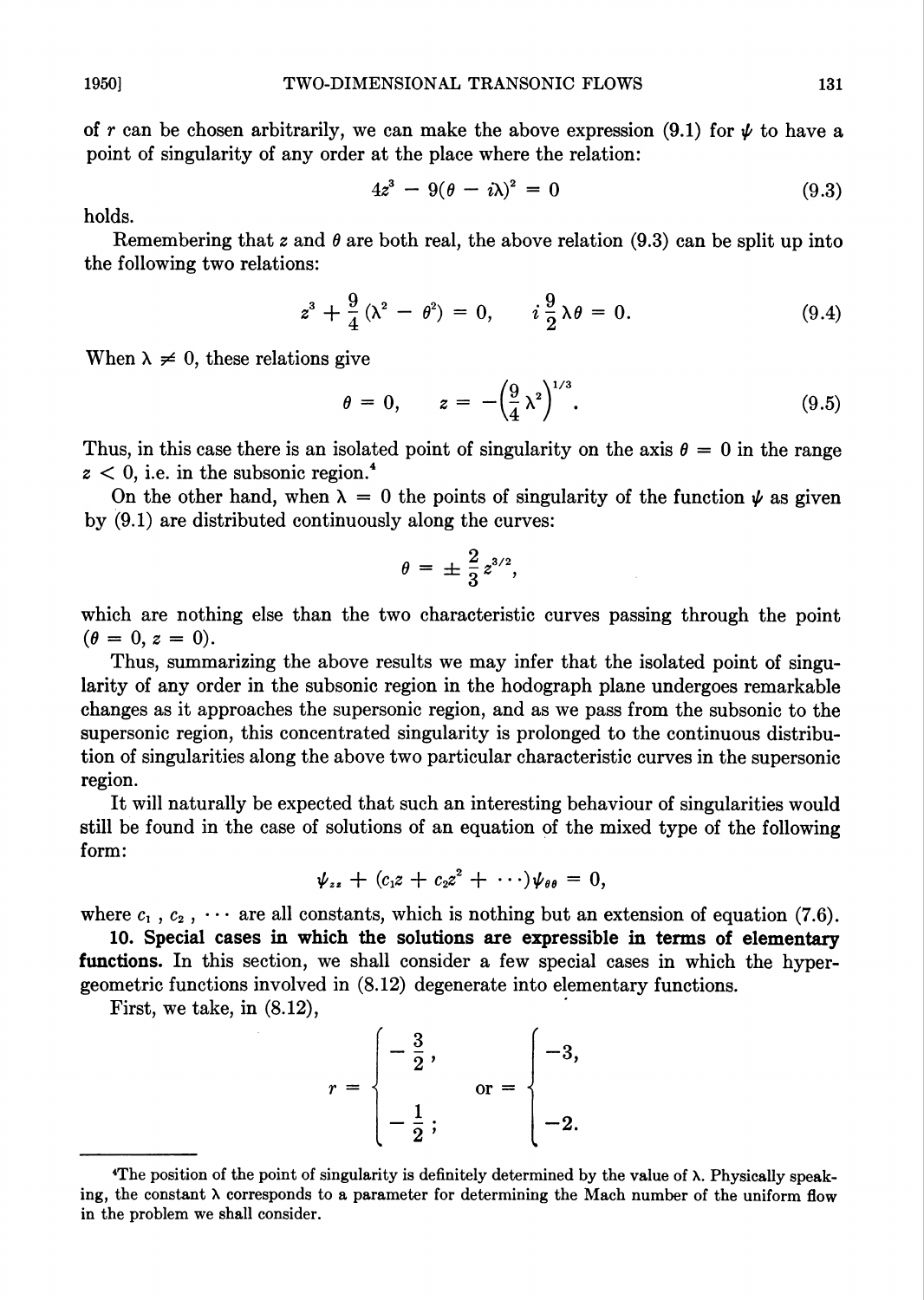Then, replacing  $\theta$  by  $\pm(\theta - i\lambda)$  as before and remembering the well-known relation:

$$
F(n, \beta; \beta; x) = (1 - x)^{-n},
$$

we obtain the results that

$$
\psi = \begin{cases} z(\theta - i\lambda)^{-5/3} F\left(\frac{5}{6}, \frac{4}{3}, \frac{4}{3}, \frac{4}{3}, \frac{4z^3}{9(\theta - i\lambda)^2}\right) = \frac{z}{\left\{(\theta - i\lambda)^2 - \frac{4}{9}z^3\right\}^{5/6}},\\ (\theta - i\lambda)^{-1/3} F\left(\frac{1}{6}, \frac{2}{3}, \frac{2}{3}, \frac{4z^3}{9(\theta - i\lambda)^2}\right) = \frac{1}{\left\{(\theta - i\lambda)^2 - \frac{4}{9}z^3\right\}^{1/6}}\\ (\theta - i\lambda)^{-8/3} F\left(\frac{4}{3}, \frac{11}{6}, \frac{1}{3}, \frac{4z^3}{9(\theta - i\lambda)^2}\right) = \frac{z(\theta - i\lambda)}{\left\{(\theta - i\lambda)^2 - \frac{4}{9}z^3\right\}^{11/6}},\\ \psi = \begin{cases} z(\theta - i\lambda)^{-4/3} F\left(\frac{2}{3}, \frac{7}{6}, \frac{2}{3}, \frac{4z^3}{9(\theta - i\lambda)^2}\right) = \frac{\theta - i\lambda}{\left\{(\theta - i\lambda)^2 - \frac{4}{9}z^3\right\}^{7/6}}. \end{cases}
$$
(10.2)

It is worth noticing here that the two expressions in (10.2) can evidently be derived by differentiating respectively the two expressions in  $(10.1)$  with respect to  $\theta$ . Similar results hold good in general; namely, as is suggested by the form of the fundamental equation  $(7.6)$  as well as by the form of its general solution as given by  $(9.1)$ , we can obtain, by differentiating or integrating any solution with respect to  $\theta$ , another solution whose order of singularity differs by unity from that of the original solution.

In the next place, we take

 $r = 1/2$ 

in (8.12). Then, replacing  $\theta$  by  $\pm(\theta - i\lambda)$  and remembering the general formula:

$$
F\left(n, n+\frac{1}{2} ; 2n+1 ; x\right)=\left(\frac{2}{x}\right)^{2n}\left(\sqrt{1-x}-1\right)^{2n},
$$

we have

$$
\psi = \begin{cases}\nz(\theta - i\lambda)^{-1/3}F\left(\frac{1}{6}, \frac{1}{6} + \frac{1}{2}; \frac{2}{6} + 1; \frac{4z^3}{9(\theta - i\lambda)^2}\right) \\
= \left(\frac{9}{2}\right)^{1/3}\left\{\sqrt{(\theta - i\lambda)^2 - \frac{4}{9}z^3} \pm (\theta - i\lambda)\right\}, \\
(\theta - i\lambda)^{1/3}F\left(-\frac{1}{6}, -\frac{1}{6} + \frac{1}{2}; -\frac{2}{6} + 1; \frac{4z^3}{9(\theta - i\lambda)^2}\right) \\
= \frac{2}{\left(\frac{9}{2}\right)^{1/3}\left\{\sqrt{(\theta - i\lambda)^2 - \frac{4}{9}z^3} \pm (\theta - i\lambda)\right\}^{1/3}},\n\end{cases} (10.3)
$$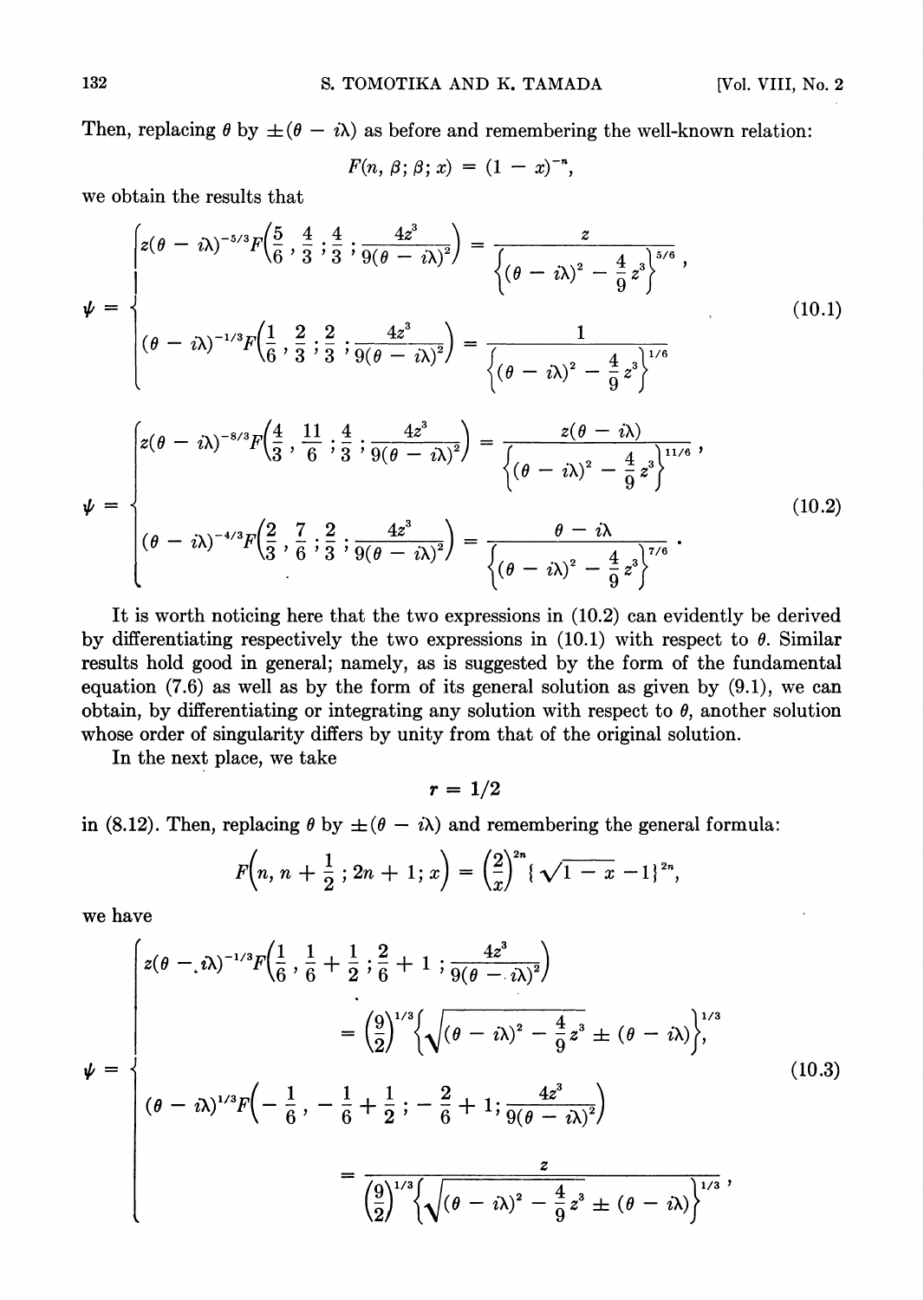and by differentiation or integration of these solutions with respect to  $\theta$ , we can also derive, as before, various solutions in closed forms having different orders of singularity. It will readily be seen that all the above solutions (10.1), (10.2) and (10.3) have, in the case when  $\lambda \neq 0$ , an isolated point of singularity at the point  $\theta = 0$ ,  $z = -(9/4 \lambda^2)^{1/3}$ in the subsonic region, while in the case when  $\lambda = 0$ , their singularities are distributed continuously along the two characteristic curves  $\theta = \pm 2/3$   $z^{3/2}$ .

11. Solutions having logarithmic singularity. When the parameter  $r$  takes the value of  $-1/4$ , the two solutions in (8.13) coincide with each other. In this case, there exists another independent solution which has logarithmic singularity and represents the flow due to a source or a vortex in the hodograph plane.

To obtain such a solution, we shall start again from the differential equation (8.8). When  $|1 - \zeta| < 1$ , the two independent solutions of this equation are given by (8.11), but in case when  $r = -1/4$  these two solutions coincide with each other. Another independent solution can be obtained in the usual way. Thus, making use of the fundamental solutions of the form (8.11), namely:

$$
Y_a = F\left(\frac{1}{3}(1-r), -\frac{1}{3}r, \frac{5}{6} - \frac{2}{3}r, 1-\zeta\right),
$$
  
\n
$$
Y_b = (1-\zeta)^{(1/6)+(2/3)}rF\left(\frac{1}{2} + \frac{1}{3}r, \frac{1}{6} + \frac{1}{3}r, \frac{7}{6} + \frac{2}{3}r, 1-\zeta\right),
$$

which are valid in case when  $r \neq -1/4$ , the required solution  $Y_2$  can be obtained as:

$$
Y_2 = \frac{3}{2} \lim_{r \to -1/4} \frac{Y_b - Y_a}{r + 1/4},
$$

where the factor  $3/2$  has been multiplied in order to regulate the form of the solution.

Calculating the limiting value, we ultimately obtain, in case when  $r = -1/4$ , the following independent solutions valid when  $| 1 - \zeta | < 1$ :

$$
Y_1(\zeta) = F\left(\frac{5}{12}, \frac{1}{12}; 1; 1 - \zeta\right) = 1 + \sum_{n=1}^{\infty} a_n (1 - \zeta)^n,
$$
  
\n
$$
Y_2(\zeta) = Y_1 \log (1 - \zeta) + \sum_{n=1}^{\infty} a_n \sum_{m=0}^{n-1} \left\{ \frac{1}{m + \frac{5}{12}} + \frac{1}{m + \frac{1}{12}} - \frac{2}{m + 1} \right\} (1 - \zeta)^n, \quad (11.1)
$$
  
\n
$$
a_n = \frac{1}{(n!)^2} \frac{5}{12} \left( \frac{5}{12} + 1 \right) \cdots \left( \frac{5}{12} + n - 1 \right) \frac{1}{12} \left( \frac{1}{12} + 1 \right) \cdots \left( \frac{1}{12} + n - 1 \right).
$$

Hence, in case when  $r = -1/4$ , the stream function  $\psi$  for the flow due to a source in the hodograph plane can be obtained by the use of the second solution  $Y_2(\zeta)$  in (11.1), taking  $(8.4)$ ,  $(8.6)$  and  $(8.9)$  into account. We thus have

$$
\psi = z^{-1/4} \Big\{ F\Big(\frac{5}{12}, \frac{1}{12}; 1; 1 - \frac{9(\theta - i\lambda)^2}{4z^3}\Big) \log \Big(1 - \frac{9(\theta - i\lambda)^2}{4z^3}\Big) + \sum_{n=1}^{\infty} a_n \sum_{m=0}^{n-1} \Big\{ \frac{1}{m + \frac{5}{12}} + \frac{1}{m + \frac{1}{12}} - \frac{2}{m + 1} \Big\} \Big( 1 - \frac{9(\theta - i\lambda)^2}{4z^3} \Big)^n \Big\}, \qquad (11.2)
$$

where  $a_n$  assumes the same value as that given in (11.1).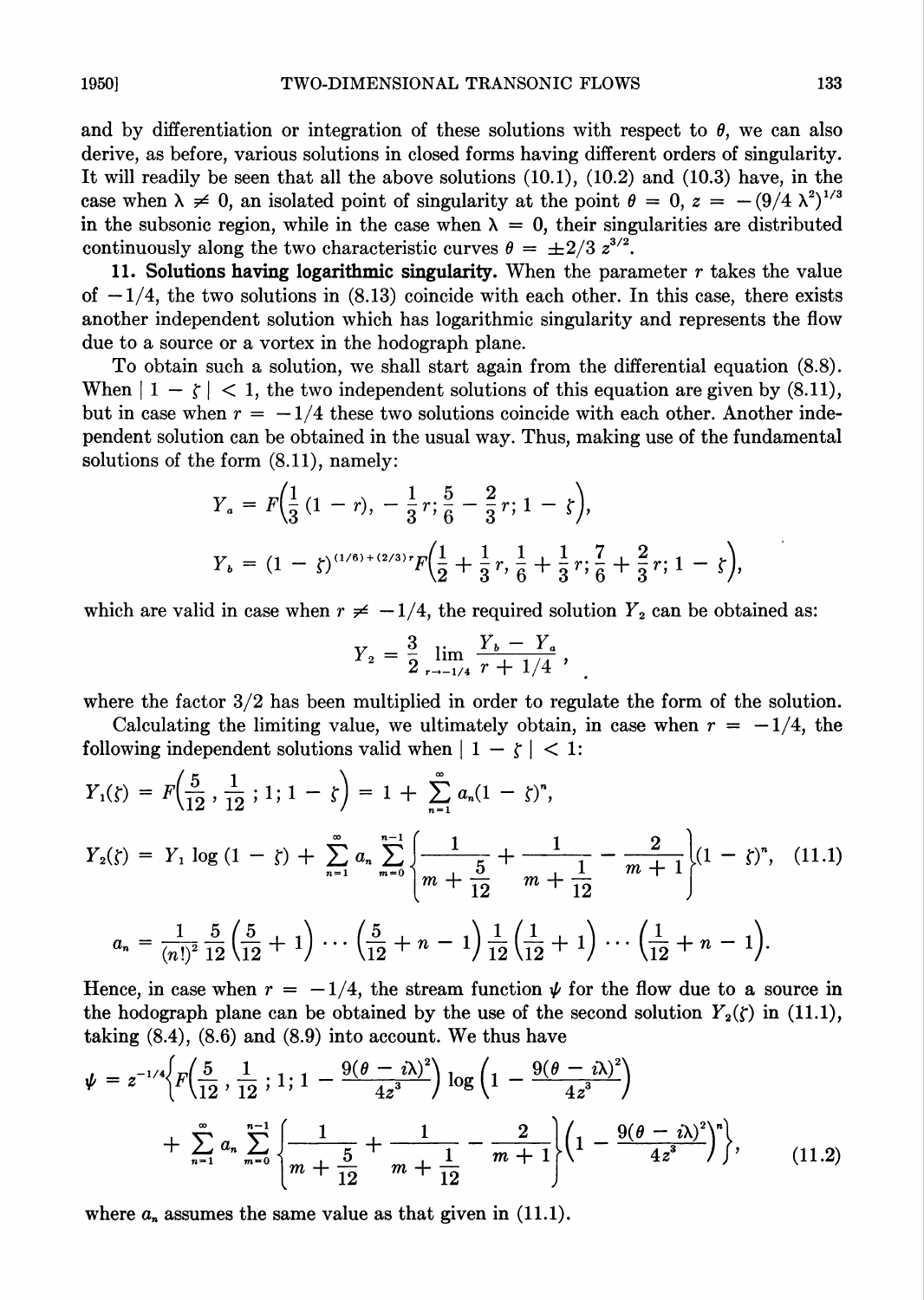Further, by differentiating this expression with respect to  $\theta$  once or several times, we can obtain, as before, the stream function for the flows due to a doublet and a multiplet having logarithmic singularity of any order in the hodograph plane.

It is worth mentioning here that logarithmic singularities of these solutions experience also the characteristic change as mentioned in §9 when we pass from the subsonic to the supersonic region.

12. An example of flow. We shall now construct a field of flow by employing various solutions obtained in the foregoing sections.

In the first place, by superposing the first two solutions in (10.3), we have

$$
\psi = \left\{ \sqrt{\left(\theta - i\lambda\right)^2 - \frac{8k}{9}w^3} - \left(\theta - i\lambda\right) \right\}^{1/3}
$$

$$
- \left\{ \sqrt{\left(\theta - i\lambda\right)^2 - \frac{8k}{9}w^3} + \left(\theta - i\lambda\right) \right\}^{1/3},\tag{12.1}
$$

where the variable z has been replaced again by the variable w with the aid of  $(7.5)$  for the sake of comparison with the analysis in Part I.



Fig. 17. The flow represented by the stream function  $\psi_1$ .

Taking the real part of the above expression (12.1) for  $\psi$ , we define a solution:

$$
\psi_1 = R(\psi). \tag{12.2}
$$

Then, this solution has evidently a branch-point of order  $1/2$  at the point  $\theta = 0$ ,  $w = -(9/8 k)^{1/3} \lambda^{2/3}$  and becomes always zero along the axis  $\theta = 0$  in the range  $w < -\left(9/8 \ k\right)^{1/3} \lambda^{2/3}.$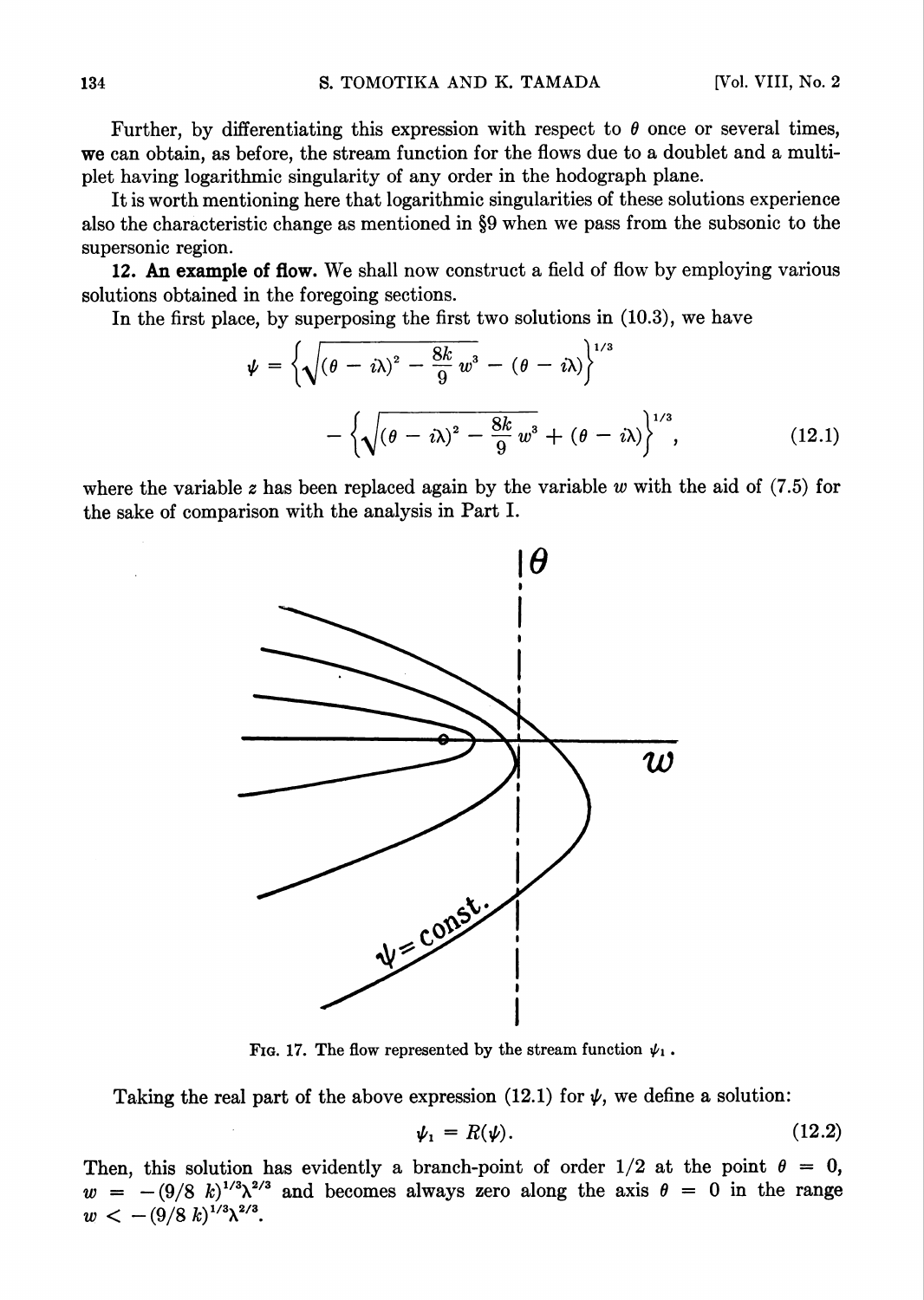Next, differentiating  $\psi$  in (12.1) partially with respect to  $\theta$ , we have

$$
\psi_{\theta} = -\frac{1}{3} \frac{\left\{ \sqrt{(\theta - i\lambda)^2 - \frac{8k}{9} w^3 - (\theta - i\lambda)} \right\}^{1/3} + \left\{ \sqrt{(\theta - i\lambda)^2 - \frac{8k}{9} w^3 + (\theta - i\lambda)} \right\}^{1/3}}{\sqrt{(\theta - i\lambda)^2 - \frac{8k}{9} w^3}}
$$
(12.3)

and, as mentioned already, this becomes also a particular solution of equation (7.6). Thus, by taking the imaginary part of this expression, we define a solution:

$$
\psi_2 = I(\psi_\theta), \tag{12.4}
$$

which has a branch-point of order  $-1/2$  at the point  $\theta = 0$ ,  $w = -(9/8 \ k)^{1/3}\lambda^{2/3}$ , just as in the case of the previous solution  $\psi_1$ , and becomes always zero along the axis  $\theta = 0$ in the range  $w < -(9/8 \; k)^{1/3} \lambda^{2/3}$ .



Fig. 18. The flow represented by the stream function  $\psi_2$ .

Figs. 17 and 18 show schematically the flow patterns in the w,  $\theta$  plane as represented by the above two stream functions  $\psi_1$  and  $\psi_2$  respectively.

These figures suggest that if we superpose these two solutions in the form  $\psi_1 + K\psi_2$ where K is a constant, we can obtain the flow pattern in the  $w$ ,  $\theta$  plane as shown in Fig. 19 (a), which corresponds, in the physical plane, to the field of flow past a symmetrical body having sharp leading and trailing edges as shown in Fig. 19 (b).

In such a flow, the condition of nearly uniform velocity is considered to be fulfilled, and therefore, the flow of our hypothetical gas is expected to approximate satisfactorily the corresponding flow of the real gas subject to the adiabatic law.

Detailed investigations will make it clear that the flow can still be continuous and